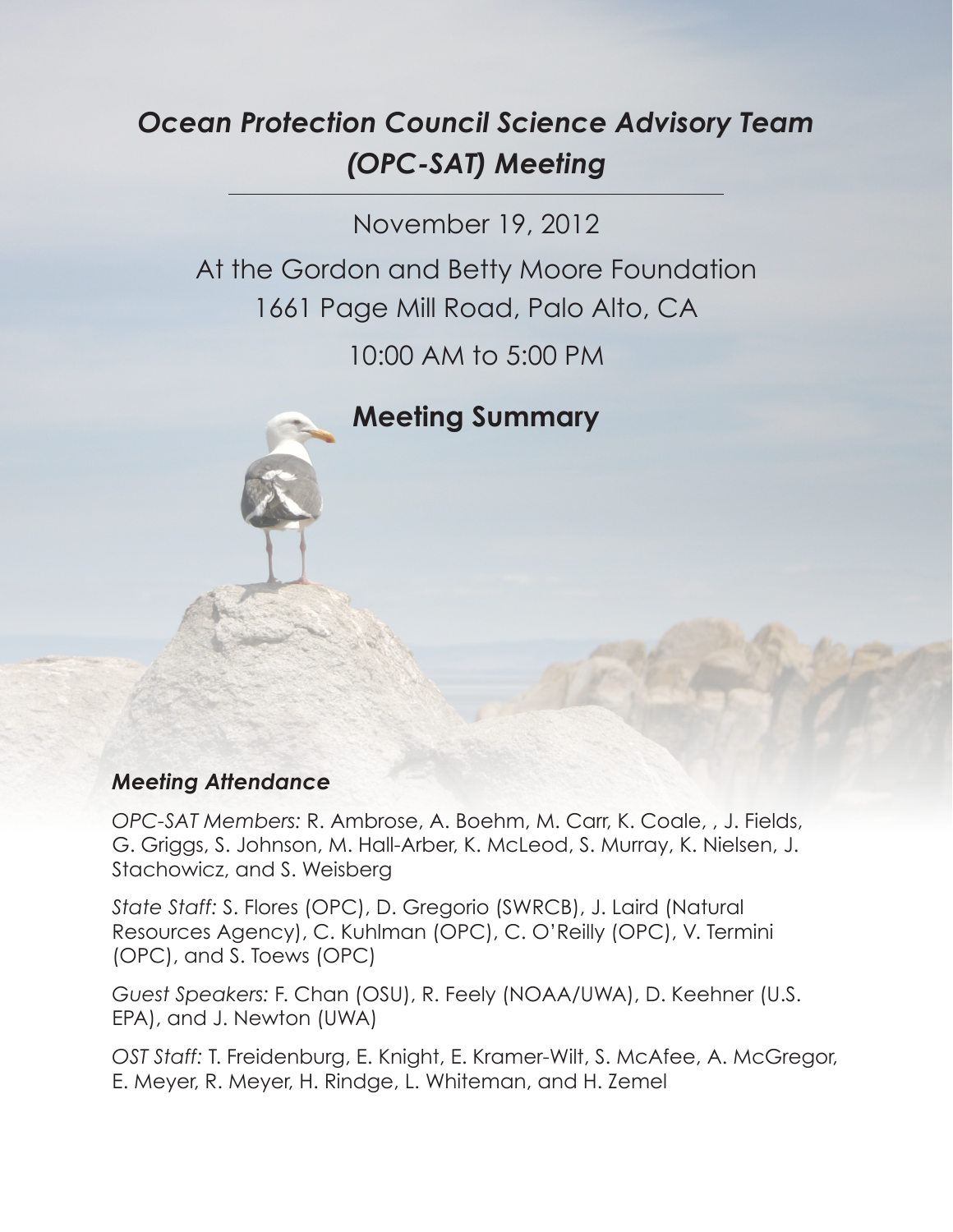# Part 1: *Meeting Introduction*

# **Welcome and Agenda Overview**

SAT Executive Committee, including S. McAfee, A. Boehm, G. Griggs, and M. Carr welcomed everyone to the meeting, and provided an agenda overview. B. Gold, Program Director for the Marine Conservation Initiative at the Moore Foundation, also welcomed the SAT, providing a few brief remarks about his role as member of Ocean Science Trust's (OST) Board of Trustees, the work of the Moore Foundation, and his perspective on the importance of connecting science to policy and management.

C. Kuhlman described the charge from the Ocean Protection Council (OPC) to the OPC-SAT and OST to build an ocean acidification and hypoxia science panel. Kuhlman highlighted the primary goals of the day, which were to get input from the SAT on building and managing the panel, and to give OST ideas on how best to inform resource managers as they plan for and management the threats of ocean acidification and hypoxia.

# **Opening Remarks from Secretary John Laird, CA Natural Resources Agency**

Introduced by C. Kuhlman, Secretary John Laird provided insightful remarks on the role of science in government, the effects of the current fiscal situation, the near completion of the statewide network of marine protected areas (MPAs), and his vision for ocean governance in the state. In summary, Secretary Laird discussed:

- How the passage of Proposition 30 has created breathing room to focus on other issues.
- His vision for a fully unified ocean program in the state; the first step being the integration of the OPC and the Ocean Resources Management Program, which previously were distinct, under the management of C. Kuhlman.
- Some critical appointments in ocean management, namely Cat Kuhlman as Deputy Secretary of Ocean and Coastal Matters, and Chuck Bonham, Director of the Department of Fish and Game. Both bring unique perspectives to ocean management. For example, as a former water quality regulator, C. Kuhlman brings a deep understanding of the land sea interface. C Bonham in his previous role as Director of Trout Unlimited was intimately involved with helping to negotiate the Klamath Restoration Agreement.
- Ocean priorities facing the state, including climate change, marine debris and MPAs. The Secretary raised the question of how best to talk about these issues in ways that bring together the realms of public policy (and politics), the scientific community, and the challenges ahead. The Secretary sees his role as laying the policy groundwork for these core topics, including working with stakeholders from across the spectrum to build meaningful coalitions, and educating the public.
- The ocean acidification and hypoxia science panel charge. Secretary Laird emphasized the importance of the panel, and reaffirmed the Governor's commitment to giving science a seat at the policy and management table.

#### *Q&A with Secretary Laird*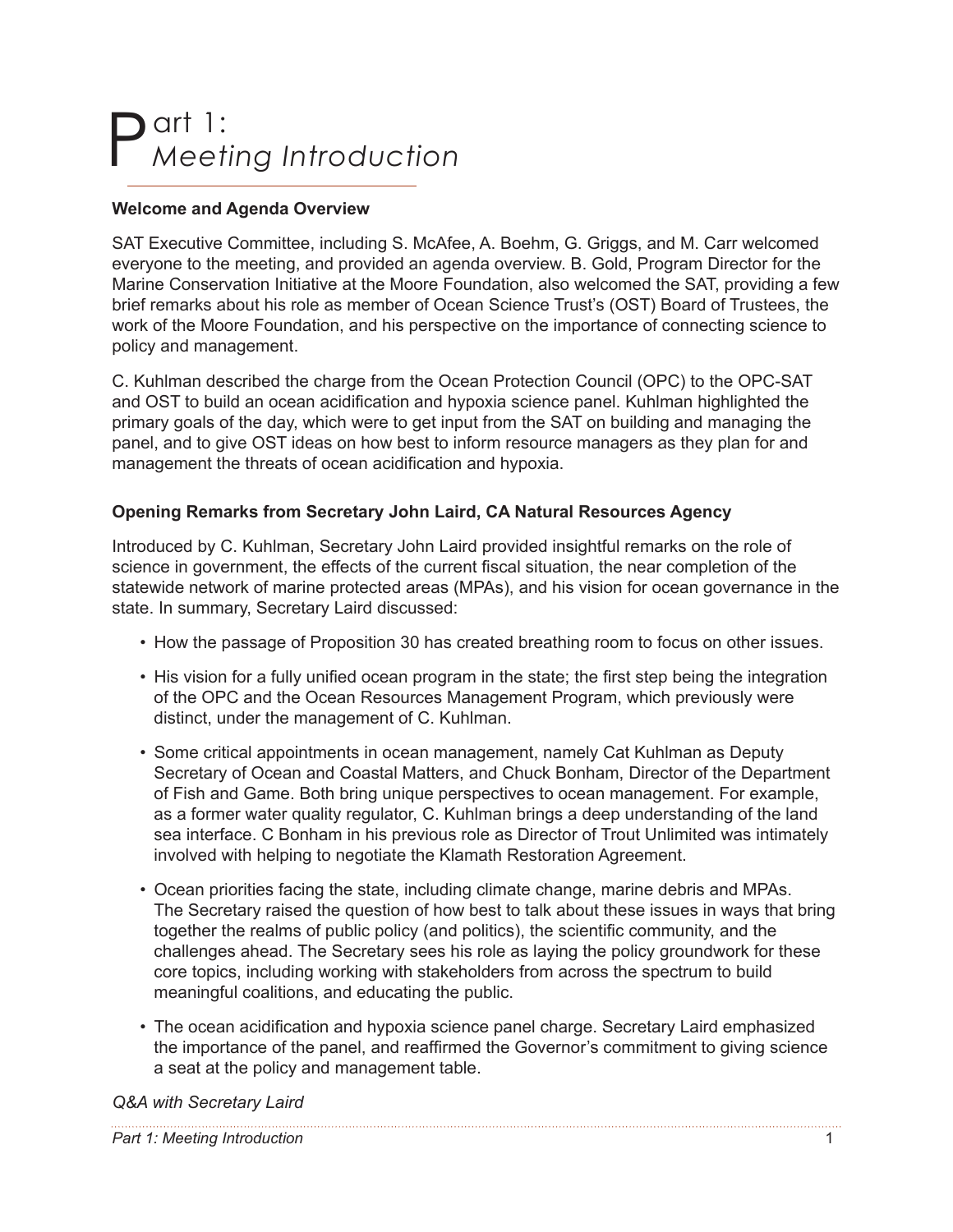*• G. Griggs asked about strategic opportunities to inform the legislature?* 

Secretary Laird emphasized that communications is key because they work on extremely short timeframes. Secretary Laird suggested first understanding legislative priorities to identify where opportunities might be, and to distill your message to four or five brief bullet points.

*• A. Boehm asked about the role of science in resolving political conflicts, specifically those situations where there is opposing information from different scientific disciplines?*

Secretary Laird recommended that scientists do their best to reach consensus prior to bringing the information to decision-makers. However, he recognizes that this is not always possible and so it is critical for a body like the SAT to help decision-makers wade through the complexity, and understand tradeoffs.

*• K. Nielsen asked the Secretary for an example of a situation where scientific consensus was presented in a beneficial way.*

Secretary Laird highlighted then Senator Al Gore's explanations of climate change to the public in 1989. His willingness to engage the public did lay the foundation for practices to change on a variety of scales. That said, often it is impossible to predict how the public might respond to a new topic and what, if any, political or policy progress. Secretary Laird related progress in the political realm to "jumping out of the plane while the parachute is still being designed."

*• A. Boehm concluded the session with asking the Secretary what his top three questions would be for the ocean acidification panel?*

Secretary Laird said he'd like to understand the top two or three factors that are driving ocean acidification; the top two or three impacts of greatest risk; and the most valuable ways to talk about ocean acidification with the public.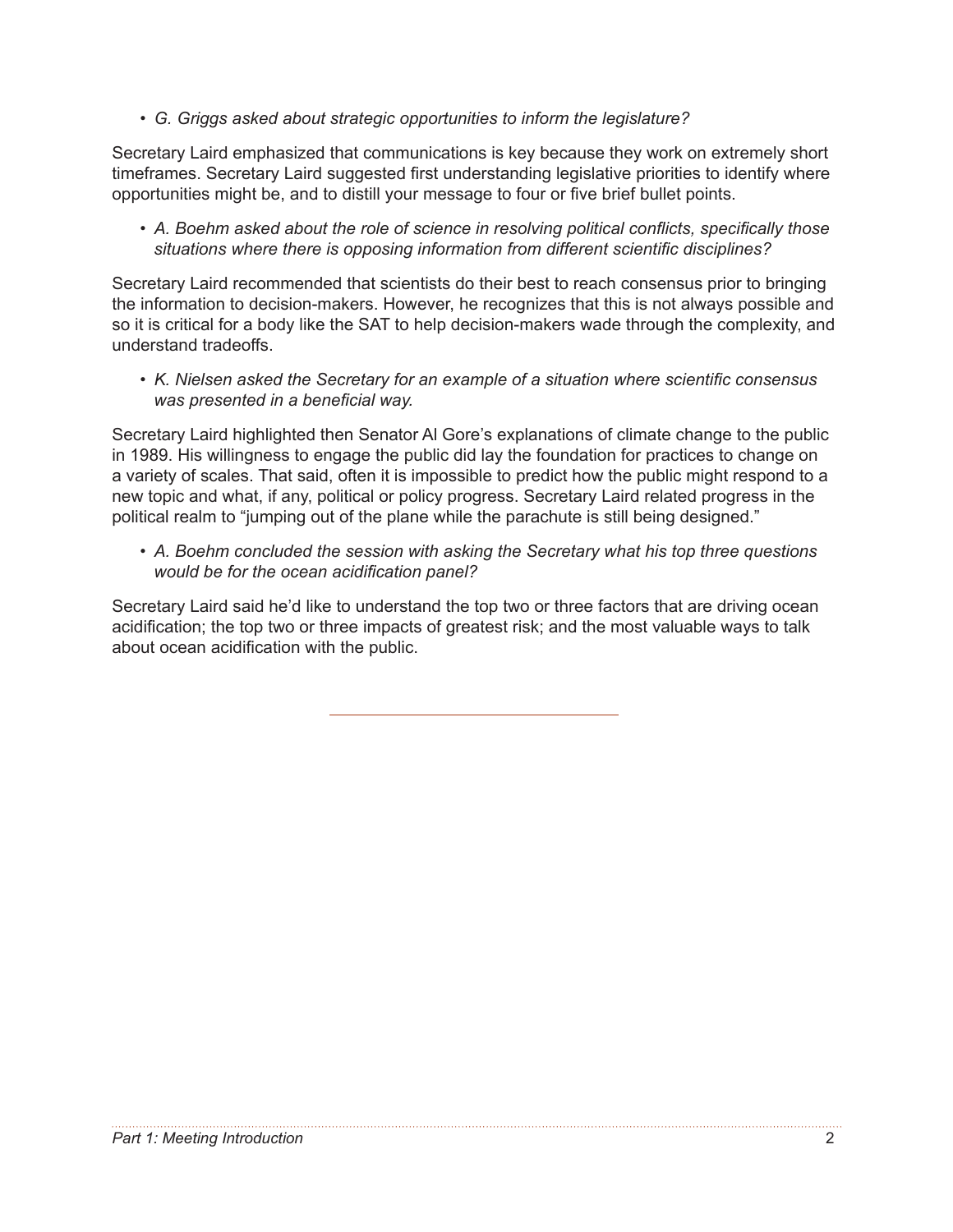# *Part 2: Working Session*

# **Ocean Acidification and Hypoxia: Engaging California in the Challenge**

A. Boehm, who will serve as chair of the ocean acidification and hypoxia science panel, introduced the session by setting out the goals:

- 1. The OPC-SAT will develop a shared understanding of the science and management landscape related to acidification and hypoxia, and related implications for building the expert panel in California.
- 2. Based on this understanding, the OPC-SAT will brainstorm ideas for consideration by OST in developing the expert panel.

Ali Boehm then offered one overarching question to guide the SAT's work:

• Considering what you learn today, how would you constitute, scope, and manage a science panel to inform state decision-makers?

A. Boehm concluded by encouraging the SAT to think creatively, and that OST would be drawing upon the SAT's discussions to develop the scope, work plan, membership and structure for the expert panel.

### *Sub-Session #1: WA State Ocean Acidification Blue Ribbon Panel*

A. Boehm described how the State of Washington convened the WA State Ocean Acidification Blue Ribbon Panel earlier this year. The panel was initiated as part of the WA Shellfish Initiative, and charged with documenting the current state of scientific knowledge on ocean acidification, identifying ways to advance scientific understanding of the effects of ocean acidification, and recommending actions to respond to increasing ocean acidification, reduce harmful effects on Washington's shellfish and other marine resources, and adapt to acidified waters. The sub-session goals were to (a.) get an overview of the panel's work and findings, and how this effort is informing management; and (b.) identify lessons learned that might be transferable to California in developing our own expert science panel.

### *Speakers:*

#### *Richard Feely, Senior Scientist, National Oceanic and Atmospheric Administration/PMEL Carbon Program, Professor of Oceanography, University of Washington*

R. Feely opened his presentation by describing the most recent advancements in our understanding of ocean acidification, and identifying some of the critical knowledge gaps facing managers and scientists. For example, Feely emphasized the need to create a budget for human and natural drivers of ocean acidification, including the myriad of sources of CO2, including local vs. larger scale contributions, and how this may be magnified by coastal upwelling, and other factors such as nutrient and organic matter inputs. R. Feely went on to highlight the [California Current Acidification Network](http://c-can.msi.ucsb.edu/) (C-CAN) in confronting such challenges. C-CAN is at the forefront of thinking through how best to measure ocean acidification in a standardized way, and identifying existing physical and intellectual assets to lay the groundwork for a coordinated network. Feely noted that C-CAN is an unparalleled opportunity for the West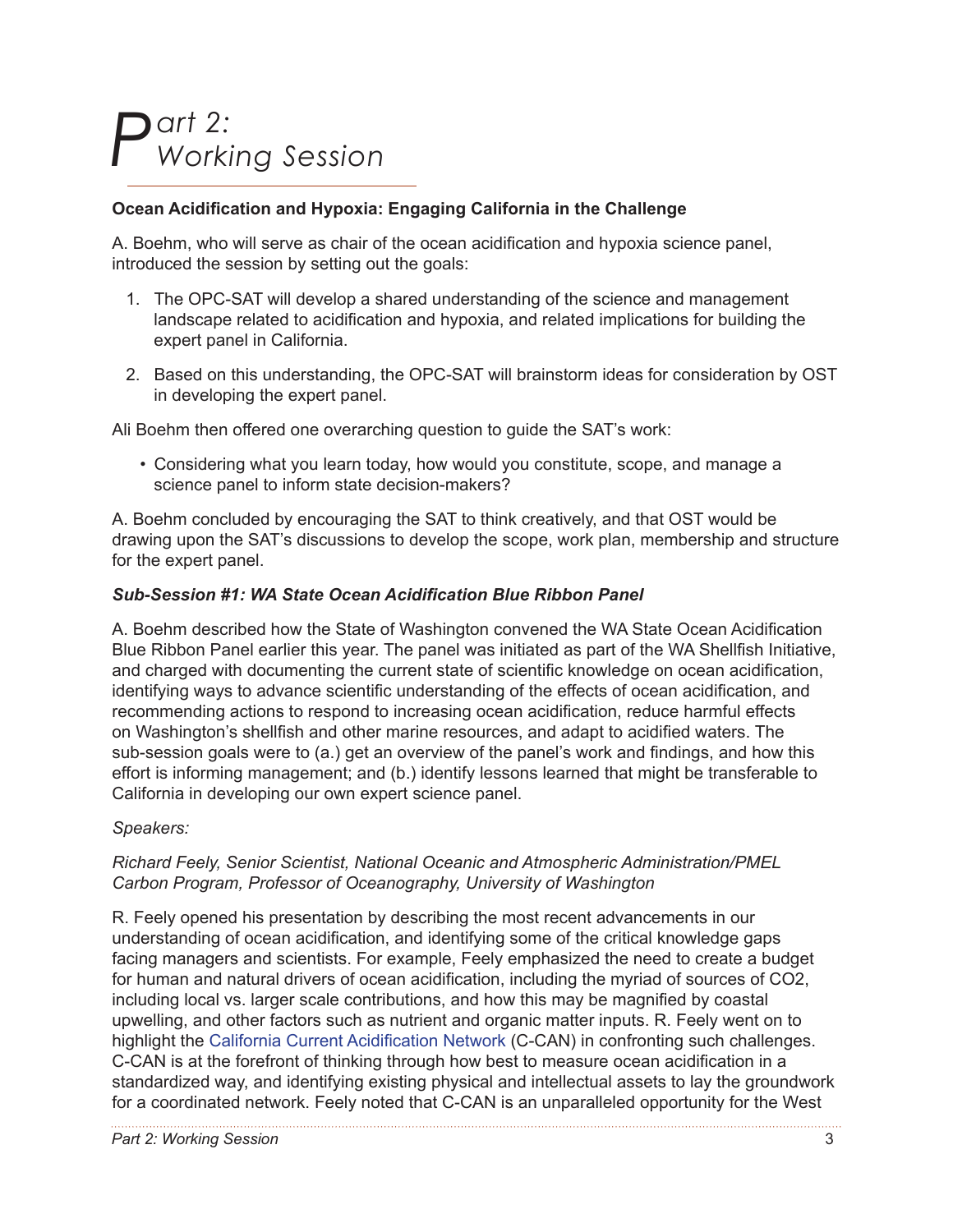Coast to advance understanding in a unified way, and provide credible and timely data and products for adaptation planning and implementation.

R. Feely then provided an overview of the Washington State Ocean Acidification Blue Ribbon Panel. Feely noted that the panel had 28 members, including state managers, tribes, scientists, legislators, federal scientists and stakeholders. The panel produced two primary reports, the first a science summary of our most current understanding of the issue, and the second the final report (which was released on November 27, 2012).

R. Feely then summarized some of the early actions recommended by the panel (for a complete list see the final report):

- Slow pace of acidification by reducing emissions, including local sources.
- Reduce local nutrient and dissolved carbon contributions to acidification R. Feely noted this is a huge data gap.
- Flexibly adapt, and where necessary, remediate the impacts, especially because conditions are changing so fast. R. Feely noted that by 2050, corrosive waters will be far more extensive. Adaptation strategies that work now may not work later – must have stepwise approach.
- Strategically research, model and monitor marine waters and species. R. Feely noted that there are not any state or federal agencies tasked specifically with researching and developing adaptation strategies. This makes developing a research program for actionable science a challenge.
- Educate the public about the consequences of ocean acidification to our region.
- Support and facilitate implementation of Panel's recommendations at the state level, but with an eye toward regional and federal coordination. R. Feely emphasized that it is key to vision next steps early on, including potential roles for the West Coast Governors' Alliance (WCGA), C-CAN, and reaching out to Alaska and British Columbia.
- Reduce other stressors, such as pollution and storm water runoff and erosion, to name just a few.

R. Feely concluded his presentation with a few reflections for California to consider. Ocean acidification must be monitored at various scales, especially the estuaries and coastal areas. C-CAN is a great body for this, as well as fostering a collaborative spirit among the scientific community. The WA State effort was very collaborative in terms of bringing together stakeholders, managers and scientists. However, there were some scientific disciplines that we did not have, including a biologist, namely with expertise in physiological responses of organisms and genomics, or a social scientist.

#### *Jan Newton, Senior Principal Oceanographer, Applied Physics Laboratory, University of Washington*

J. Newton's presentation focused on ways to understand drivers of ocean acidification at more local scales in complex coastal environments. It will be critical for the expert panel to take into account and communicate to decision-makers how the distinctive characteristics of the CA coast contribute to (or ameliorate) ocean acidification. In the Washington State effort, they chose to break the state's aquatic environment down into a series of sub-regions, including ocean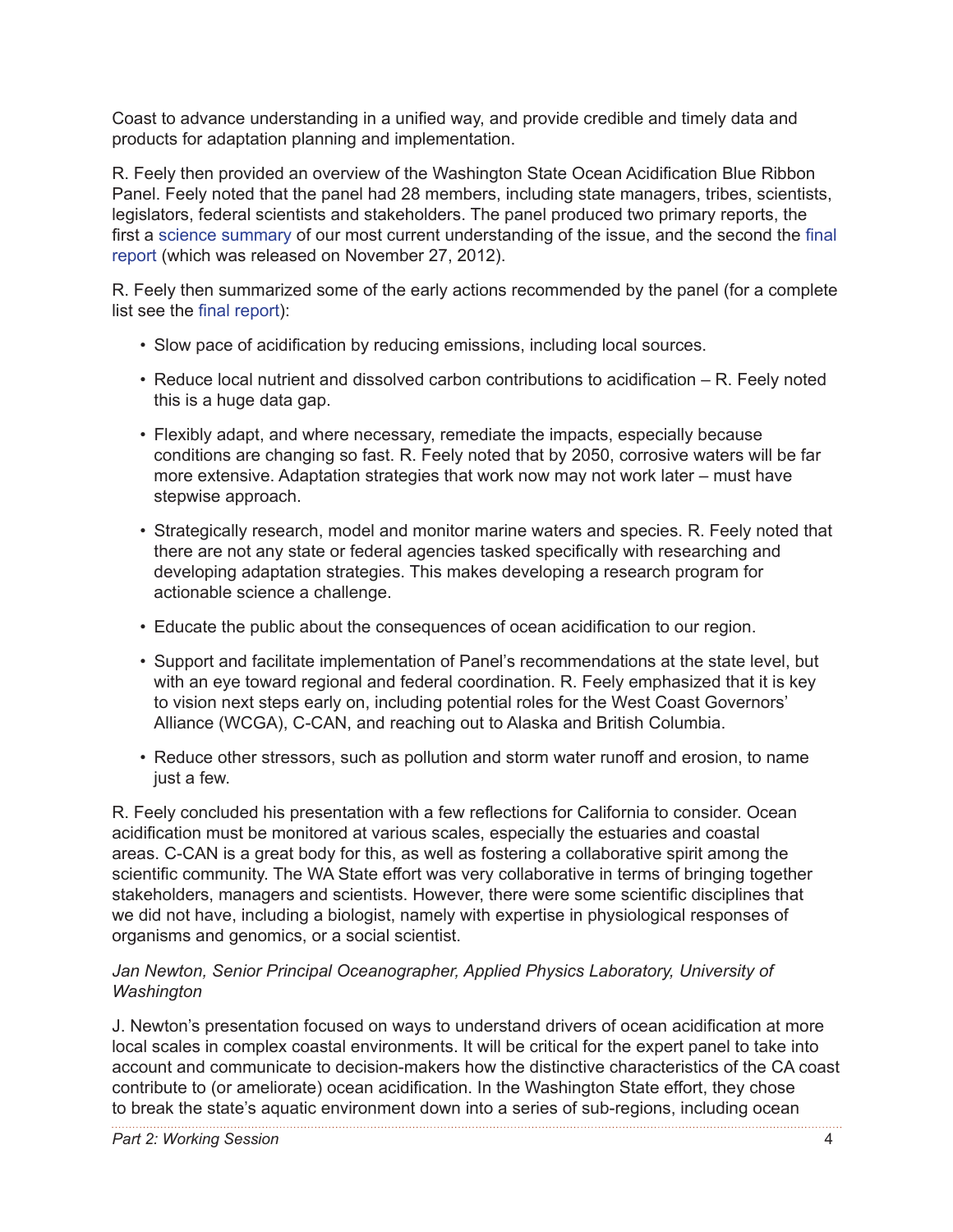and coastal, the Puget Sound and Strait of Juan de Fuca, the Columbia River, and shallow estuaries, then described the unique characteristics of each and how those characteristics interact with the variety of drivers of ocean acidification.

J. Newton went on to recommend that monitoring strategies be diverse, coupling physical/ biological/chemical observations in order to track the range of impacts. Collaboration will be key. For example, the Northwest Association of Ocean Observing Systems (NANOOS) harnessed existing sensors in place by the University of Washington and the National Oceanic and Atmospheric Administration (NOAA). Partnerships with stakeholders were also built, such as the Pacific Coast Shellfish Growers Association (PCSGA) Monitoring Program. The next steps will be building on these assets, as well as blending the data streams and offering it across communities.

Finally, J. Newton highlighted the memorandum of understanding (MOU) between NANOOS and the Central and Northern California Ocean Observing System (CeNCOOS), and the Southern California Coastal Ocean Observing System (SCCOOS) to work on ocean acidification West Coast wide. As a result, the three have been working through C-CAN to compile a preliminary inventory of pCO2, total CO2 and alkalinity measurements. J. Newton concluded by saying that with its emphasis on partnerships across the scientific, management and stakeholder spectrum, C-CAN is emerging as the premiere forum for integrating existing data, and identifying and prioritizing data needs.

### *Discussion: WA State Ocean Acidification Blue Ribbon Panel*

Discussion centered on how California can build off of, or complement the WA Blue Ribbon Panel effort, including the kinds of scientific gaps or questions California might consider, the structural elements California may want to replicate, and lessons learned, among others.

*• Panel Scope*

WA State took on a comprehensive effort by incorporating onto the panel a wide range of entities, including scientists, managers, stakeholders, tribes and industry. While this made the panel process extremely interactive and engaged, it entailed a huge amount of work. California has asked primarily for a science panel to help the state understand ocean acidification. Therefore, a critical task early should be to articulate and make publically available a detailed charge and scope for the panel in a way that also clearly bounds the panel's work. This will help to determine core structural elements such as panel composition and timelines, including milestones and metrics of progress.

*• Structural Elements*

In WA State, the Blue Ribbon Panel was the main body with broad representation. Under it were a series of sub-groups that included a science sub-group. First, while representation on the science sub-group was multi-disciplinary, two gaps were (a.) a marine biologist with specific expertise in physiological responses of marine organisms to changing conditions and genomics, and (b.) a social scientist of some kind (depending on California's particular need). Second, it was recommended that California include scientists with diverse experiences or affiliations, such as academic scientists alongside scientists from agencies or non-profits, and those who understand traditional ecological knowledge and culture.

For WA, the timeline for a final product was determined at the outset, and extremely accelerated. In California there is a similar urgency, however, a specific end date has not been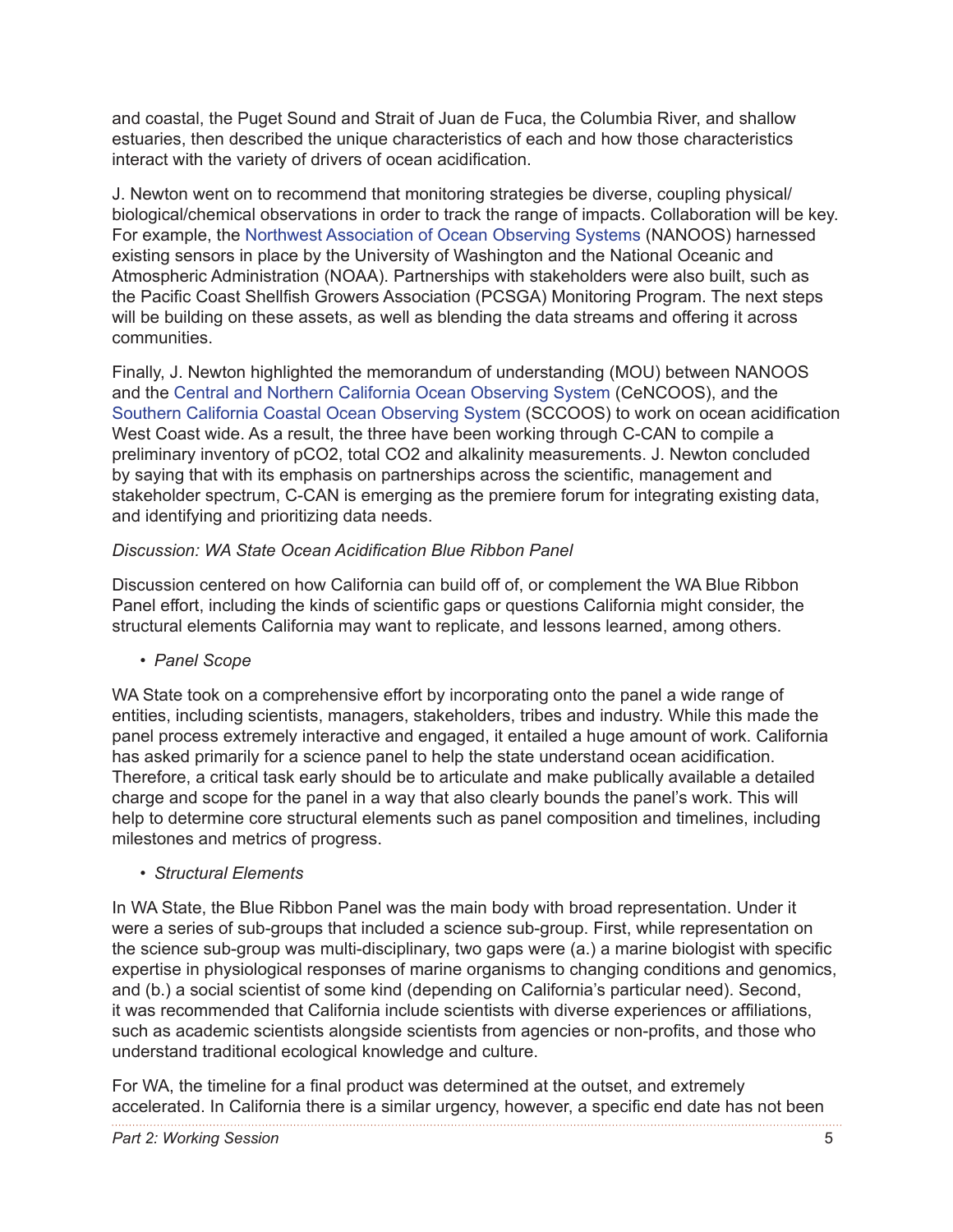set. First, the core questions to the panel should be drafted and used to inform a timeline that includes panel products and their intended release dates. Second, flexibility should be built in, to enable the panel to respond to needs or questions that arise later.

Finally, R. Feely and J. Newton advanced a question to the SAT that they and their colleagues regularly grappled with, which was – where to go from here? In other words, they suggested that California consider from the beginning ways to ensure that panel product(s) have impact far beyond the panel's life span. They emphasized that the panel should not just synthesize and translate the most current science, but seek opportunities to inform specific management decision-points and catalyze other efforts going forward.

# *• Knowledge Gaps*

In the course of their work, the WA State effort identified a variety of knowledge gaps California might consider filling. The diversity of drivers (both human induced and natural) of ocean acidification; vulnerability of organisms and various habitats; adaptation studies; and estuary processes, to name just a few. Understanding the latest knowledge of ocean acidification along the California coastline could be a nice complement to the work done on WA, especially if done with eye toward West Coast wide coordination. The first product of the California panel should be a review of the WA effort – identifying the information that is applicable here, and articulating next steps.

# *Sub-Session #2: Hypoxia along the West Coast*

The goal of this agenda piece was to update the SAT on advancements in understanding of hypoxia along the West Coast so that the SAT could later discuss how best to incorporate hypoxia into the panel charge.

### *Speakers:*

# *Dr. Francis Chan, Assistant Professor Senior Research, Oregon State University*

F. Chan began by describing that hypoxia is regional-scale pervasive feature of the California Current, an ecosystem that is extremely sensitive to changes in oxygen. Source water and windforcing variability are proximate drivers of hypoxia. It can be seasonally persistent along the coast, and extend across the shelf (where it may occupy about half the water column). However, F. Chan noted, it appears to be getting reset by climate change. Scientists are now seeing these low oxygen zones spread, leading to the core question: how will climate change impact this phenomena, and what are the best ways to track this?

F. Chan also described the potential ecosystem impacts of hypoxic events. For example, a variety of fished species are vulnerable, including Dungeness crab, rock fish and ground fish. In many cases a population will be devastated by an acute event, however it remains unclear the extent of community level impacts, or the stages of recovery. F. Chan also discussed the potential for feedback between changes in oxygen and then other elemental cycles.

Finally, F. Chan emphasized that this is extremely complex, especially with respect to tracking source water. Scientists have been measuring since the early 2000's, and climate dials seem to have a strong sway on low oxygen zones at least along the Oregon coast. However, there is a lot of inter-annual, inter-decadal, and other variability that must be accounted for. Further, F. Chan suggested that ecosystem scale information on the coupled expression of hypoxia and ocean acidification could play a key role in understanding if this already impacts species,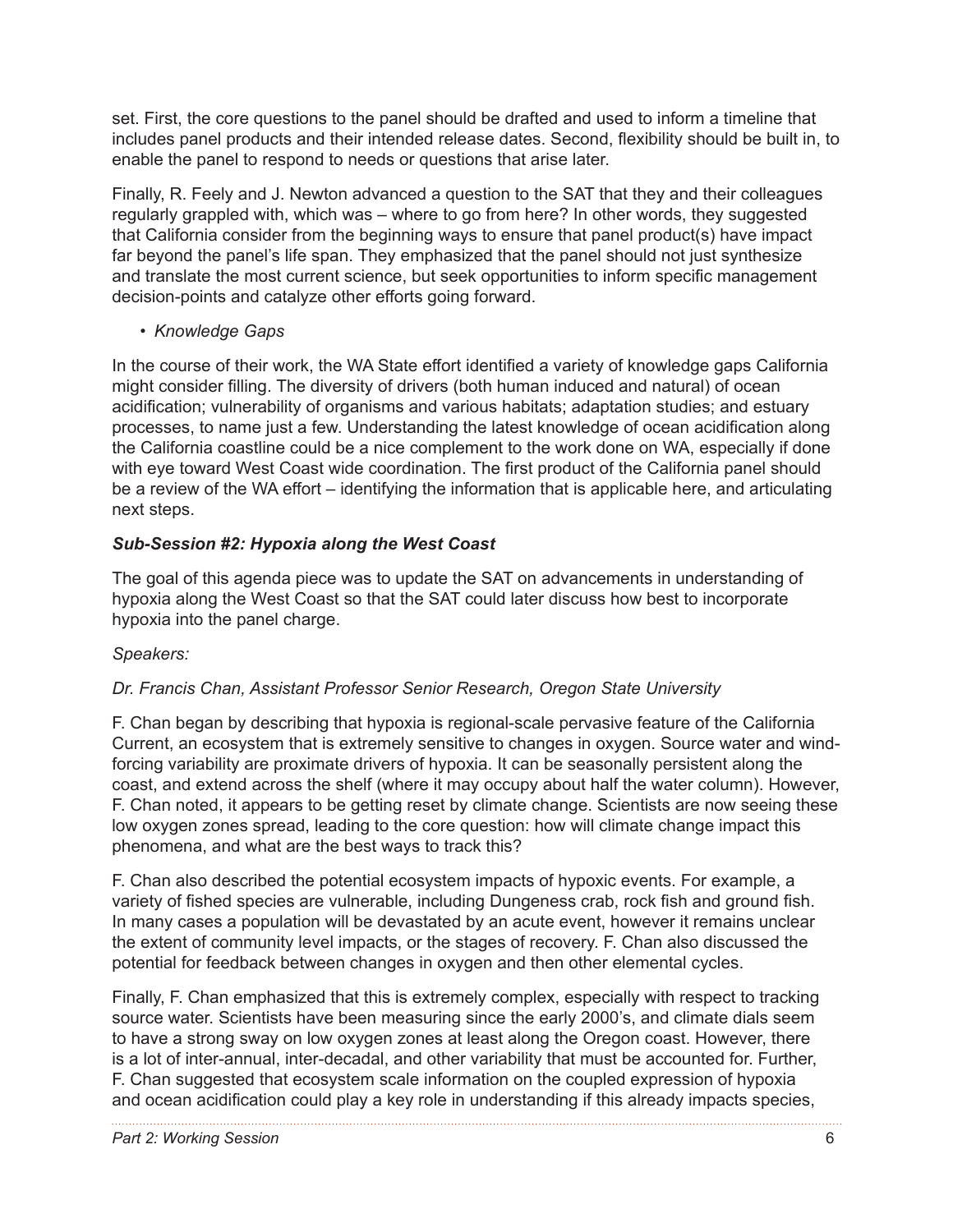ecological communities, and biogeochemical cycles.

On a positive note, F. Chan highlighted that a variety of efforts have been aggressive in investing in infrastructure and programs to help construct a more detailed picture of our coast line, including how currents flow, and how that impacts biogeochemistry, wave energy, and oxygen climatology. Science networks, such as C-CAN, the Ocean Margin Ecosystems Group for Acidification Studies (OMEGAS), and the ocean observing systems are critical for collecting and disseminating data.

# *Sub-Session #3: Management Perspectives on Ocean Acidification*

The U.S. Environmental Protection Agency (USEPA) has issued a memorandum to provide guidance to the states and regions in addressing ocean acidification under Sections 303(d), 305(b) and 314 of the Federal Clean Water Act (CWA). Under the CWA, states have primary responsibility for protecting and restoring surface water quality, and in California the State Water Resources Control Board (SWRCB) performs this task. In this sub-session, water quality managers described the challenges to regulating ocean acidification at the federal and state levels, and discussed the kind of scientific information that would be helpful in approaching this complex task.

### *Speakers:*

#### *Denise Keehner, Director, Office of Wetlands, Oceans and Watersheds, U.S. Environmental Protection Agency*

D. Keehner gave a primer on the CWA framework and the ways in which it can be applied to address ocean acidification and hypoxia. While there is existing authority under the CWA to act, there are a lot of science needs that must be resolved first. Two areas of significant uncertainty include linking upstream impacts with downstream effects, and the tradeoffs surrounding various control mechanisms. Relevant sections in the CWA are:

- 304(a) EPA's authority to publish water quality standards;
- 303(c) states' authority to adopt water quality standards (within 3 miles of the coast); and
- 303(d) states' requirement to develop a ranked list of impaired waters and develop total maximum daily loads (TMDLs).

D. Keehner went on to note that the EPA memorandum declares that if states have data demonstrating that a body of water is impaired because of ocean acidification, then they must submit that data to the EPA. The EPA is currently working with a variety of states to review data, however data is largely absent or limited at this time. The EPA is also engaged on ocean acidification through other venues, including adaptation planning as part of the National Ocean Council, and supporting research.

Hypoxia has long been one of the EPA's priorities. D. Keehner said the EPA is collaborating with other federal agencies (e.g. USDA), a variety of states, and local entities to develop nutrient reduction frameworks and numeric nutrient criteria, and to make information more readily accessible to stakeholders.

D. Keehner concluded by describing the key challenges to addressing ocean acidification:

• While most states and territories have marine pH water quality standards (criteria), they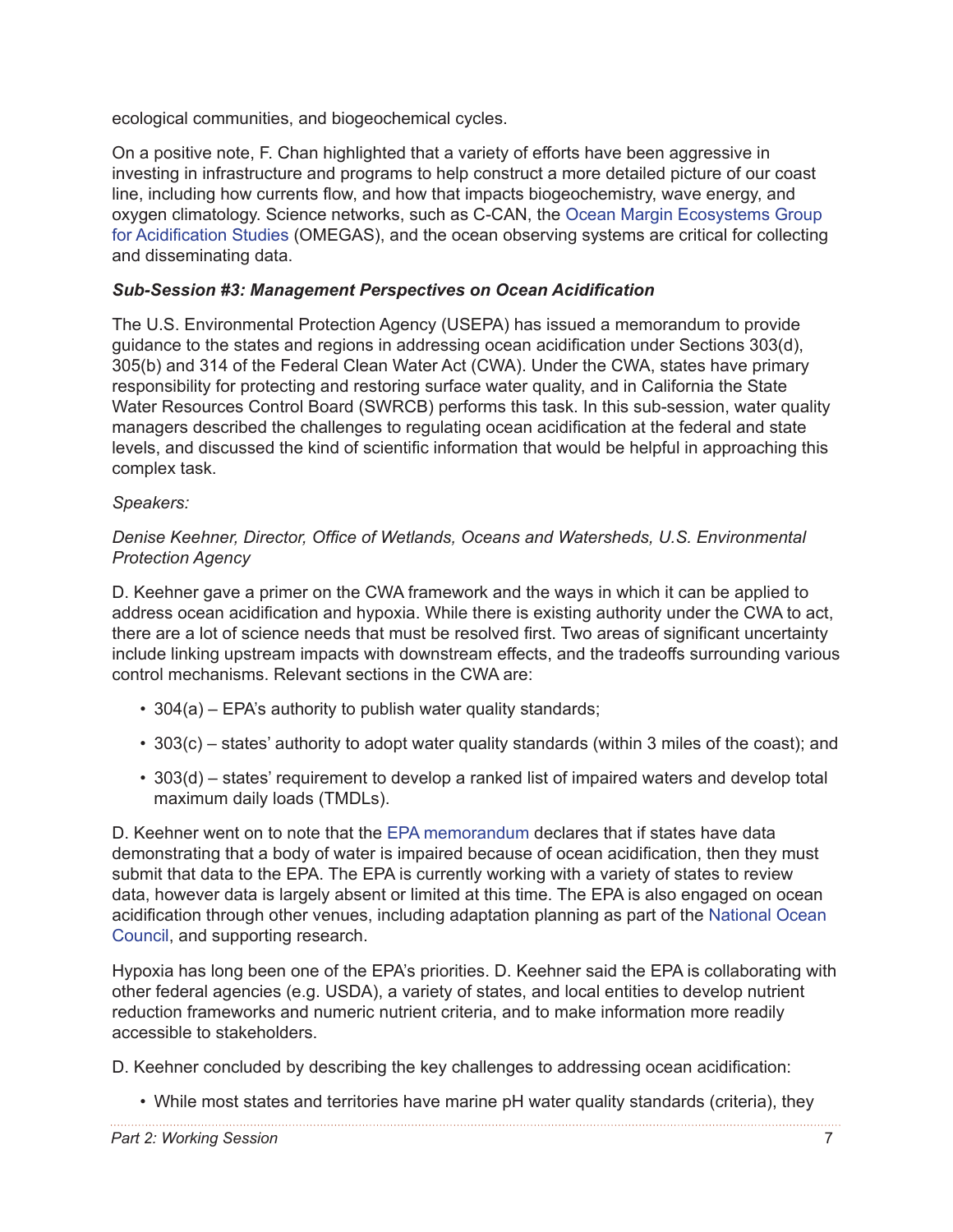were not developed to specifically address ocean acidification impacts;

- the majority of coastal states and territories lack water quality standards for carbon parameters; and
- many coastal states do not have bio-criteria or bio-assessment methods for organisms vulnerable to ocean acidification.

Priority information and data needs include:

- Water body-specific data to quantify the pH baseline (definition of 'natural');
- information on the biological response and population consequences for vulnerable species and communities;
- science support for the development of water quality standards for carbon parameters;
- research on the synergistic effects of emissions and nutrient pollution; and
- equipment for pilot monitoring programs.

And finally, challenges associated with managing hypoxia:

- Sourcing nutrients is extremely difficult and costly (and often far from the impacts);
- as is coordinating nutrient reduction activities across boundaries (state or other jurisdictions); and
- the lack of state numeric water quality standards for nitrogen and phosphorous.

#### *Dominic Gregorio, Manager, Watersheds, Ocean and Wetlands Section, Division of Water Quality, State Water Resources Control Board*

D. Gregorio opened with briefly summarizing the regulatory jurisdiction (inland surface waters and out to 3 miles offshore) of the SWRCB, which receives its authority from the CWA and the Porter Cologne Act. The SWRCB is supported by 9 regional boards that implement and enforce water quality standards through a series of basin, or watershed plans. D. Gregorio went on to explain that with respect to pH, a body of water can't exceed more than 0.2 units of the natural pH. However, there is not a clear definition of what "natural" means. For hypoxia, the trigger point is a 10% decrease in dissolved oxygen.

D. Gregorio explained that the scientific data isn't there yet to properly manage ocean acidification. The majority of measurements come from sewage treatment plants, with larger plants conducting measurements once a quarter and smaller plants once a year. Often measurements do not cross the 0.2 change threshold. However, the instruments being used often lack sufficient sensitivity to confidently measure pH changes of less than 0.1 units.

D. Gregorio concluded by saying that more data would help significantly, and the SWRCB is working with such entities as Scripps Institution of Oceanography (Professor Andrew Dickson), the SCCWRP, CeNCOOS and SCOOS. However, funding is limited – so collaborative efforts that pool both physical and intellectual assets are crucial.

*Discussion: Management Perspectives on Ocean Acidification*

*• Existing Data Sources & Infrastructure*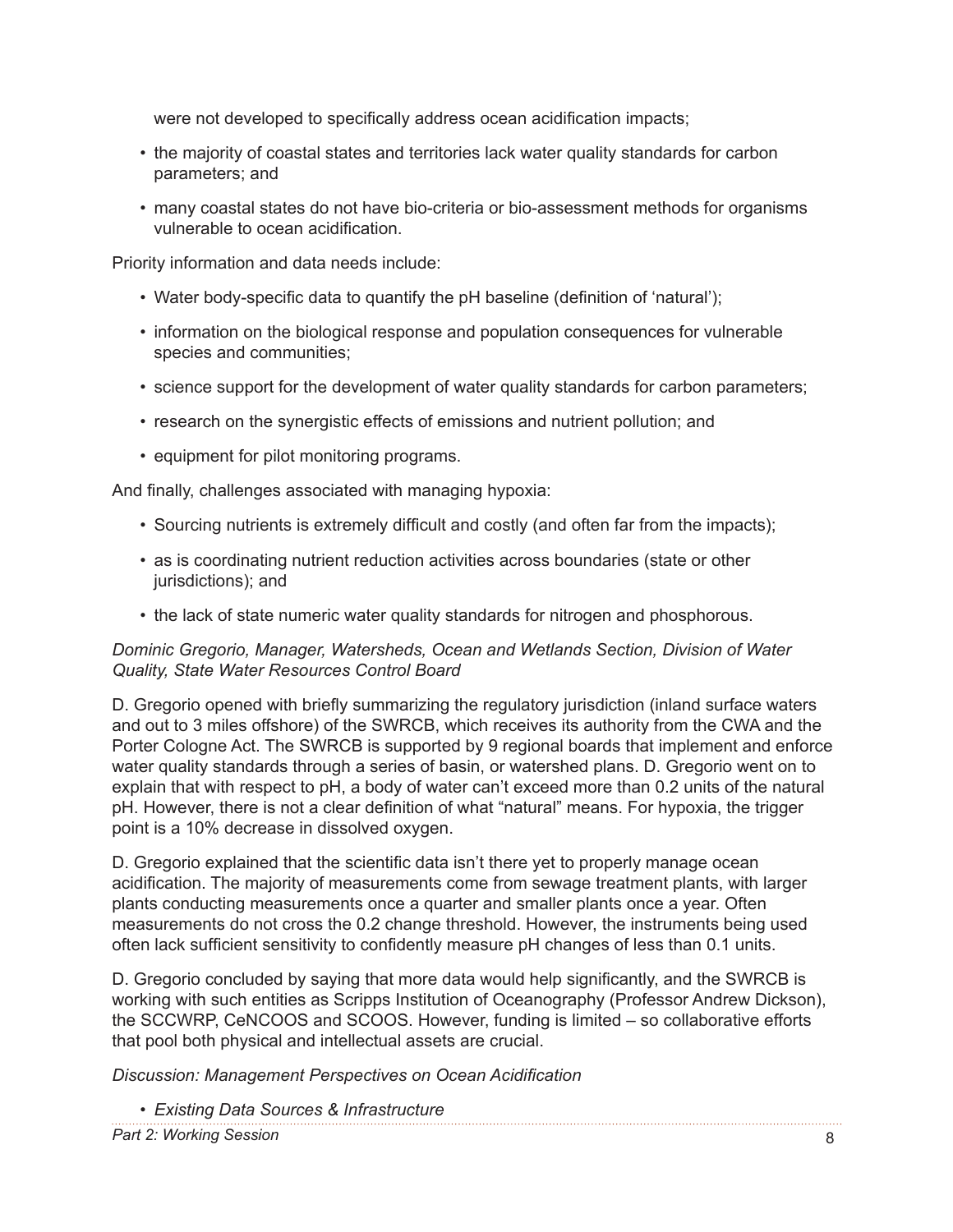D. Keehner and D. Gregorio agreed that it is already known that higher quality data is needed. D. Gregorio also reiterated that much of the data is collected by treatment plants to varying degrees, however, this does not account for non-point source pollution. It would extremely helpful to know what sensors are out there, the kinds of data that are being collected, especially if there are any long-term data sets. From a scientific perspective, this will help identify data needs and priorities, and articulate a research agenda. From a management perspective, it will help to develop reasonable information thresholds for decision-making and day light areas of uncertainty.

## *• Management Thresholds*

Water quality managers do not expect uncertainty to be completely eliminated before they can meaningfully act. They work to get the best available science, assess what is coming, and then apply the precautionary principle. What is more challenging is enforcement. Water quality managers have to be able to link it to a discharge somewhere. This can be a challenge for point source pollution, and is nearly impossible for non-point source. Other challenges are administrative burdens – for the state to change a water quality standard, they must go through a CEQA (California Environmental Quality Act) process, which takes 2 to 3 years. This raised a crucial recommendation – identify areas where good data exists, and use that information to empower those already working to reduce pollutant loads.

Participants concluded with discussing the audiences, or "clients," for the panel's products. Should the panel focus on management, or be public facing? This has implications for how the panel approaches translating the science, and the communication support that OST will need to provide.

# *Sub-Session #4: Some Elements of the Broader Context*

# *CA Current Acidification Network (C-CAN)*

The final presentation was a brief summary of C-CAN, provided by C-CAN chair, S. McAfee, and S. Weisberg, who has been a participant since its inception. C-CAN was initiated when the shellfish industry became concerned about the impacts of ocean acidification to their industry, and reached out to the Southern CA Coastal Water Research Project (SCCWRP) to better understand the science. C-CAN quickly grew, involving not just the West Coast shellfish industry and scientists, but also managers and other thought leaders. Its goal is to explore what is causing shellfish losses on the Pacific coast, including what role ocean acidification and other factors are playing. Currently in its early stages, C-CAN is beginning to identify and link existing physical and intellectual assets that could contribute to our collective understanding of ocean acidification. C-CAN is also developing protocols around such core components as building a database, standardizing data collection and equipment – to ensure that efforts advance on a unified front.

S. McAfee and S. Weisberg concluded by stating that there is tremendous potential in a mobilized and responsive network. C-CAN aims to expand West Coast wide (including British Columbia and Alaska), and be a model for the nation on science-based strategic planning for a threat in advance of major impacts. NOAA and the ocean observing systems are committed to helping compile and disseminate the information. And California's expert panel will work through how best to collaborate with, inform and benefit from C-CAN.

### *Working Session Conclusion: Group Discussion*

In closing, the SAT generated a series of questions for the panel based on the presentations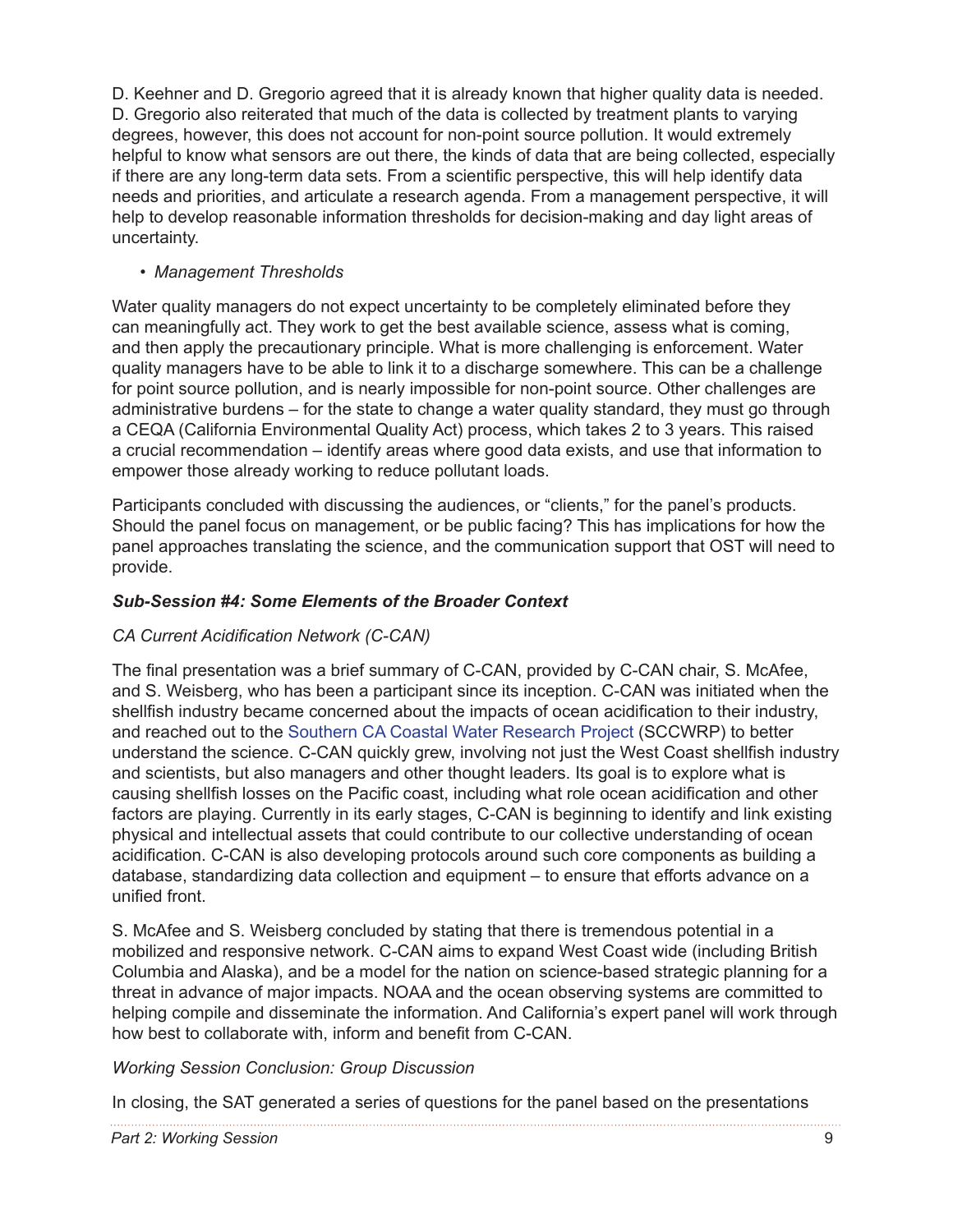throughout the day:

- 1. What are "natural" variations in acidification parameters, such as pH, in both space and time?
- 2. To what extent have, or are, we going to deviate from "natural?"
- 3. How much do land-based sources of nutrient inputs, such as runoff and wastewater discharge, contribute to local patterns of ocean acidification and hypoxia?
- 4. What biological responses have, or are likely to, occur in response to the present trends in acidification and hypoxia?
- 5. What research should be conducted to increase confidence in the answers to these questions?
	- *• Exploring Natural Variations; and Other R&D Constraints*

The panel will have to determine how best to scientifically determine what is "natural." Some ideas included identifying historical data sets that might illuminate pre-anthropogenic conditions and influences. The SAT and speakers also listed some of the existing research and development constraints. For example, while instruments are under development, we do not have a great way to measure dissolved inorganic carbon or alkalinity fluxes. In addition, our ability to measure pH, as well as biological responses to changes in pH, are in their infancy. A core challenge will be supporting continued development of sensors, and training to use them.

*• Role of OPC-SAT with respect to the Panel*

Discussion on how the SAT should interact or guide the panel was preliminary. Initially it was agreed that the SAT should receive regular updates throughout the panel process, and participate in coordinating peer review. More broadly, discussion will continue around how the SAT can potentially use the work of the panel to develop research priorities and influence funding decisions for actionable science.